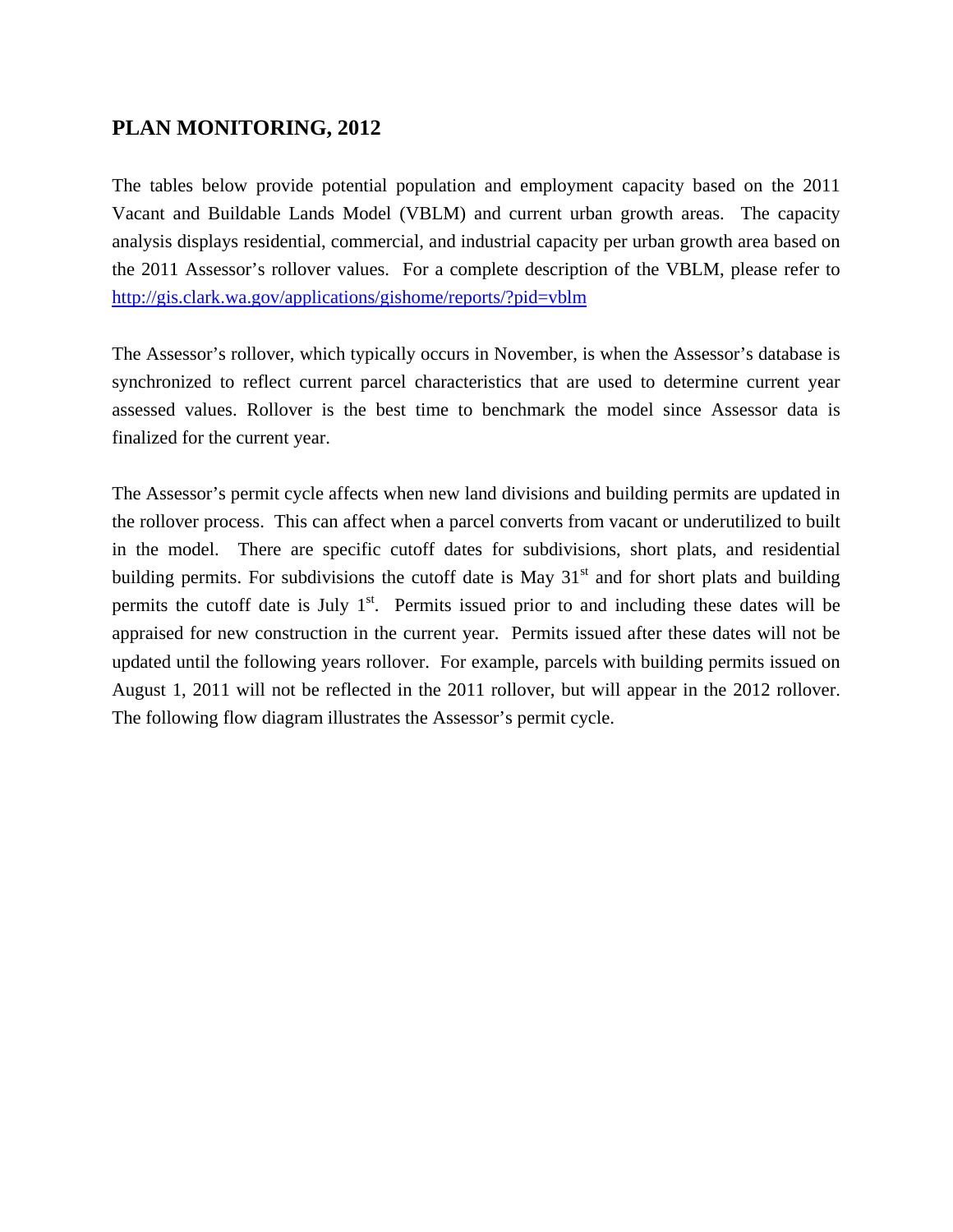

The 2012 VBLM data below indicates that countywide there are 8,293 net developable (buildable) residential acres with a capacity of 152,485 residents; 4,091 net developable (buildable) commercial acres with an employment capacity of 81,819 and 3,196 net developable (buildable) industrial acres with an employment capacity of 28,760.

Note: In 2012, the City of Battle Ground gained about 20 total gross acres of vacant and underutilized land compared to 2011. This increase is largely due to commercial acreage added to their UGA. The City of Washougal gained about 16 total gross acres of vacant and underutilized land compared to 2011. This increase is largely due to changing zones from residential that was built to vacant commercial. Please see model thresholds discussion in the complete VBLM description in link on first page. Additional increases in total acreage possibly include land use changes and parcel reconfigurations.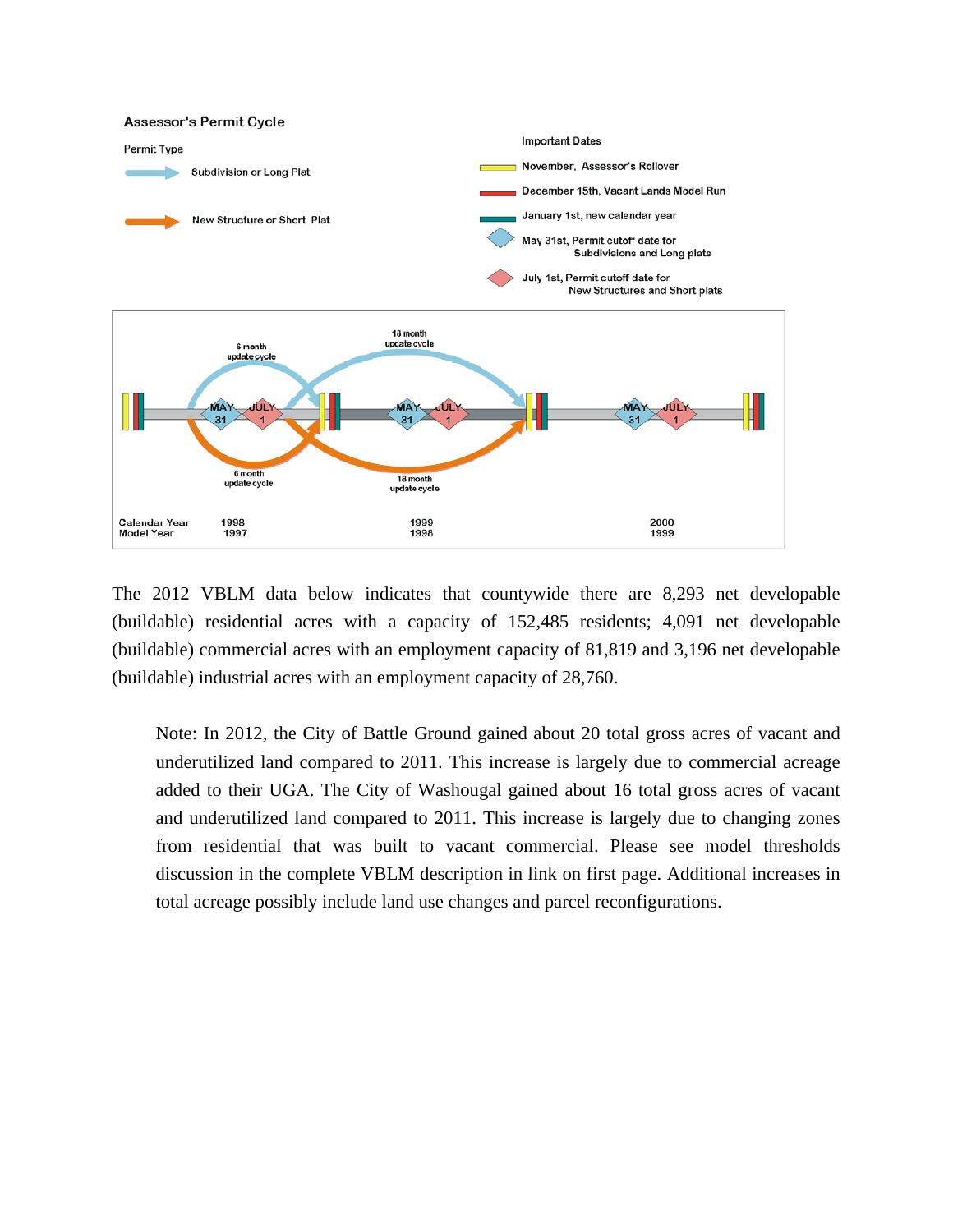| Residential UGA Capacity Analysis, 2012 VBLM |                    |                                             |                  |                  |              |                  |                 |  |
|----------------------------------------------|--------------------|---------------------------------------------|------------------|------------------|--------------|------------------|-----------------|--|
|                                              |                    |                                             |                  |                  |              |                  | Capacity        |  |
|                                              | <b>VBLM</b>        | Will Not Convert Infrastructure Developable |                  |                  | Housing      | Units per        | in              |  |
|                                              |                    |                                             |                  |                  |              |                  |                 |  |
|                                              | <b>Gross Acres</b> | Acres                                       | Acres            | <b>Net Acres</b> | <b>Units</b> | Acre             | Population      |  |
| <b>Battle Ground</b>                         |                    |                                             |                  |                  |              |                  |                 |  |
| City                                         | 1,536              | 612                                         | 255              | 670              | 5,704        | 8.5              | 14,774          |  |
| <b>UGA</b>                                   | 1,096              | 398                                         | 189              | 509              | 3,630        | 7.1              | 9,402           |  |
| Total                                        | 2,633              | 1,010                                       | 444              | 1,179            | 9,335        | 7.9              | 24,176          |  |
| Camas                                        |                    |                                             |                  |                  |              |                  |                 |  |
| City                                         | 1,554              | 608                                         | 262              | 684              | 3,959        | 5.8              | 10,254          |  |
| <b>UGA</b>                                   | 449                | 173                                         | 76               | 200              | 1,383        | 6.9              | 3,581           |  |
| Total                                        | 2,003              | 781                                         | 339              | 884              | 5,342        | 6.0              | 13,834          |  |
| La Center                                    |                    |                                             |                  |                  |              |                  |                 |  |
| City                                         | 605                | 223                                         | 105              | 277              | 1,182        | 4.3              | 3,061           |  |
| <b>UGA</b>                                   | 416                | 176                                         | 67               | 174              | 1,101        | 6.3              | 2,852           |  |
| Total                                        | 1,021              | 399                                         | 172              | 451              | 2,283        | 5.1              | 5,913           |  |
| Ridgefield                                   |                    |                                             |                  |                  |              |                  |                 |  |
| City                                         | 1,713              | 704                                         | 280              | 730              | 4,882        | 6.7              | 12,644          |  |
| <b>UGA</b>                                   | 880                | 359                                         | 144              | $\overline{377}$ | 2,685        | 7.1              | 6,953           |  |
| Total                                        | 2,593              | 1,063                                       | 424              | 1,106            | 7,567        | 6.8              | 19,598          |  |
| Vancouver                                    |                    |                                             |                  |                  |              |                  |                 |  |
| City                                         | 1,472              | 524                                         | $\overline{262}$ | 686              | 5,942        | $\overline{8.7}$ | 15,389          |  |
| <b>UGA</b>                                   | 7,502              | 2,767                                       | 1,303            | 3,432            | 24,807       | 7.2              | 64,249          |  |
| Total                                        | 8,974              | 3,290                                       | 1,565            | 4,118            | 30,748       | 7.5              | 79,638          |  |
| Washougal                                    |                    |                                             |                  |                  |              |                  |                 |  |
| City                                         | 647                | 252                                         | 109              | 287              | 1,638        | $\overline{5.7}$ | 4,242           |  |
| <b>UGA</b>                                   | 523                | 200                                         | 90               | 234              | 1,823        | $\overline{7.8}$ | 4,721           |  |
| Total                                        | 1,170              | 452                                         | 198              | 520              | 3,461        | 6.6              | 8,963           |  |
| <b>Yacolt</b>                                |                    |                                             |                  |                  |              |                  |                 |  |
| City                                         | 52                 | 10                                          | $\overline{12}$  | $\overline{30}$  | 120          | 4.0              | 311             |  |
| <b>UGA</b>                                   | $\overline{9}$     | $\overline{3}$                              | $\overline{2}$   | 5                | 20           | 4.0              | $\overline{52}$ |  |
| Total                                        | 61                 | $\overline{13}$                             | $\overline{13}$  | 35               | 140          | $\overline{4.0}$ | 363             |  |
| <b>Grand Total</b>                           | 18,455             | 7,007                                       | 3,155            | 8,293            | 58,874       | 7.1              | 152,485         |  |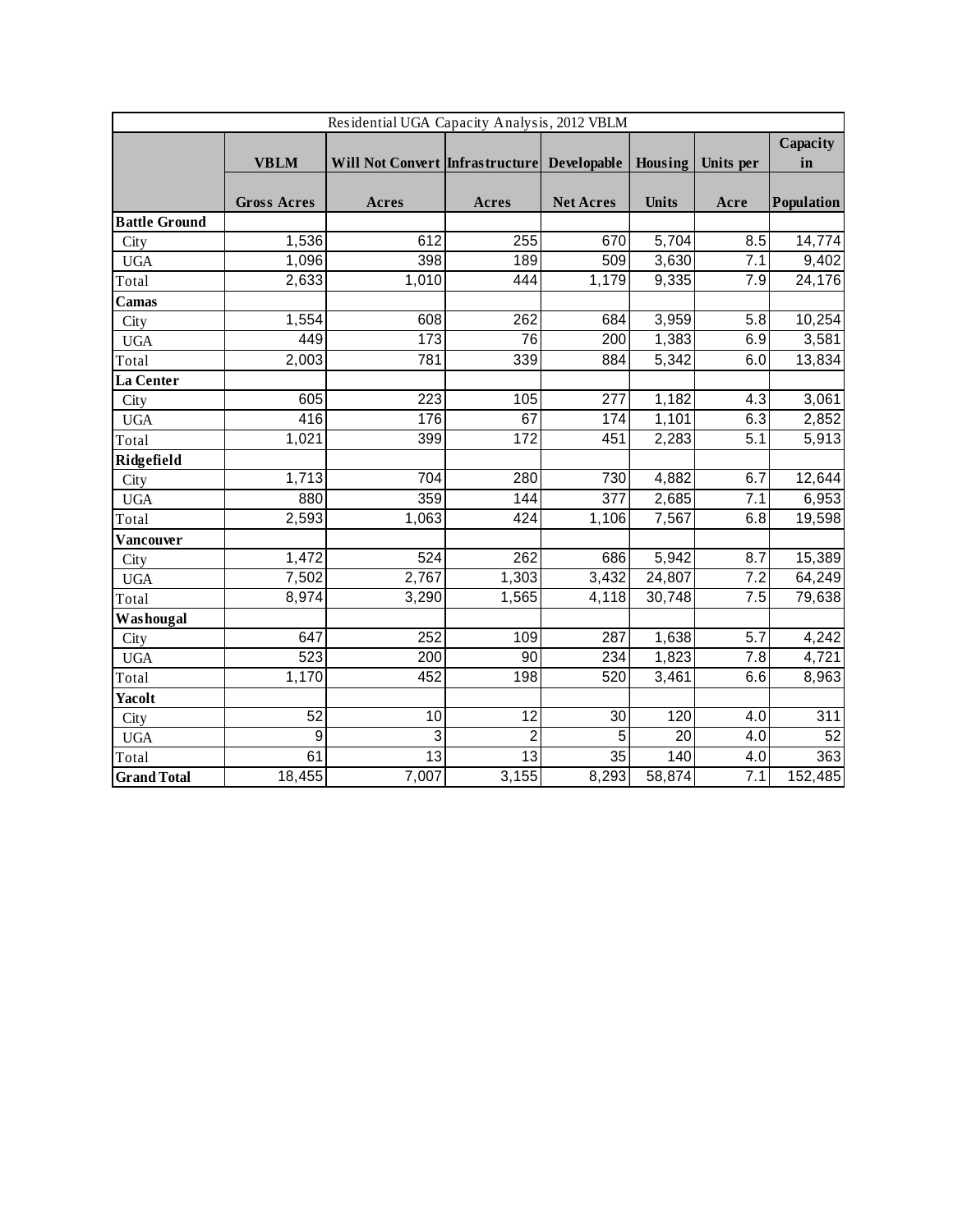| Commercial UGA Capacity Analysis, 2012 VBLM |                    |                                                |                  |                  |                  |  |  |
|---------------------------------------------|--------------------|------------------------------------------------|------------------|------------------|------------------|--|--|
|                                             | <b>VBLM</b>        | Will Not Convert   Infrastructure  Developable |                  |                  | <b>Jobs</b>      |  |  |
|                                             | <b>Gross Acres</b> | Acres                                          | Acres            | <b>Net Acres</b> |                  |  |  |
| <b>Battle Ground</b>                        |                    |                                                |                  |                  |                  |  |  |
| City                                        | 650                | 99                                             | 139              | 412              | 8,249            |  |  |
| <b>UGA</b>                                  | 209                | $\overline{23}$                                | 47               | 140              | 2,796            |  |  |
| Total                                       | 859                | 122                                            | 185              | 552              | 11,045           |  |  |
| Camas                                       |                    |                                                |                  |                  |                  |  |  |
| City                                        | 1,434              | 160                                            | 318              | 955              | 19,098           |  |  |
| <b>UGA</b>                                  | 86                 | 13                                             | 18               | 55               | 1,096            |  |  |
| Total                                       | 1,519              | 173                                            | $\overline{337}$ | 1,010            | 20,194           |  |  |
| La Center                                   |                    |                                                |                  |                  |                  |  |  |
| City                                        | 55                 | 4                                              | 13               | 38               | 769              |  |  |
| <b>UGA</b>                                  | $\overline{26}$    | 1                                              | $\overline{6}$   | $\overline{19}$  | $\overline{373}$ |  |  |
| Total                                       | 81                 | 5                                              | 19               | 57               | 1,142            |  |  |
| Ridgefield                                  |                    |                                                |                  |                  |                  |  |  |
| City                                        | 667                | 77                                             | 147              | 442              | 8,839            |  |  |
| <b>UGA</b>                                  | 94                 | 10                                             | 21               | 63               | 1,262            |  |  |
| Total                                       | 760                | 87                                             | 168              | 505              | 10,101           |  |  |
| Vancouver                                   |                    |                                                |                  |                  |                  |  |  |
| City                                        | 557                | 23                                             | 134              | 401              | 8,017            |  |  |
| <b>UGA</b>                                  | 1,593              | 139                                            | 364              | 1,091            | 21,820           |  |  |
| Total                                       | 2,150              | 161                                            | 497              | 1,492            | 29,837           |  |  |
| Washougal                                   |                    |                                                |                  |                  |                  |  |  |
| City                                        | 92                 | 8                                              | 21               | 63               | 1,267            |  |  |
| <b>UGA</b>                                  | 568                | 33                                             | 134              | 402              | 8,031            |  |  |
| Total                                       | 660                | 40                                             | 155              | 465              | 9,297            |  |  |
| <b>Yacolt</b>                               |                    |                                                |                  |                  |                  |  |  |
| City                                        | $\overline{14}$    | $\pmb{0}$                                      | 3                | $\overline{10}$  | 204              |  |  |
| <b>UGA</b>                                  | 0                  | $\mathbf 0$                                    | $\mathbf 0$      | $\mathbf{0}$     | 0                |  |  |
| Total                                       | 14                 | 0                                              | 3                | 10               | 204              |  |  |
| <b>Grand Total</b>                          | 6,043              | 587                                            | 1,365            | 4,091            | 81,819           |  |  |